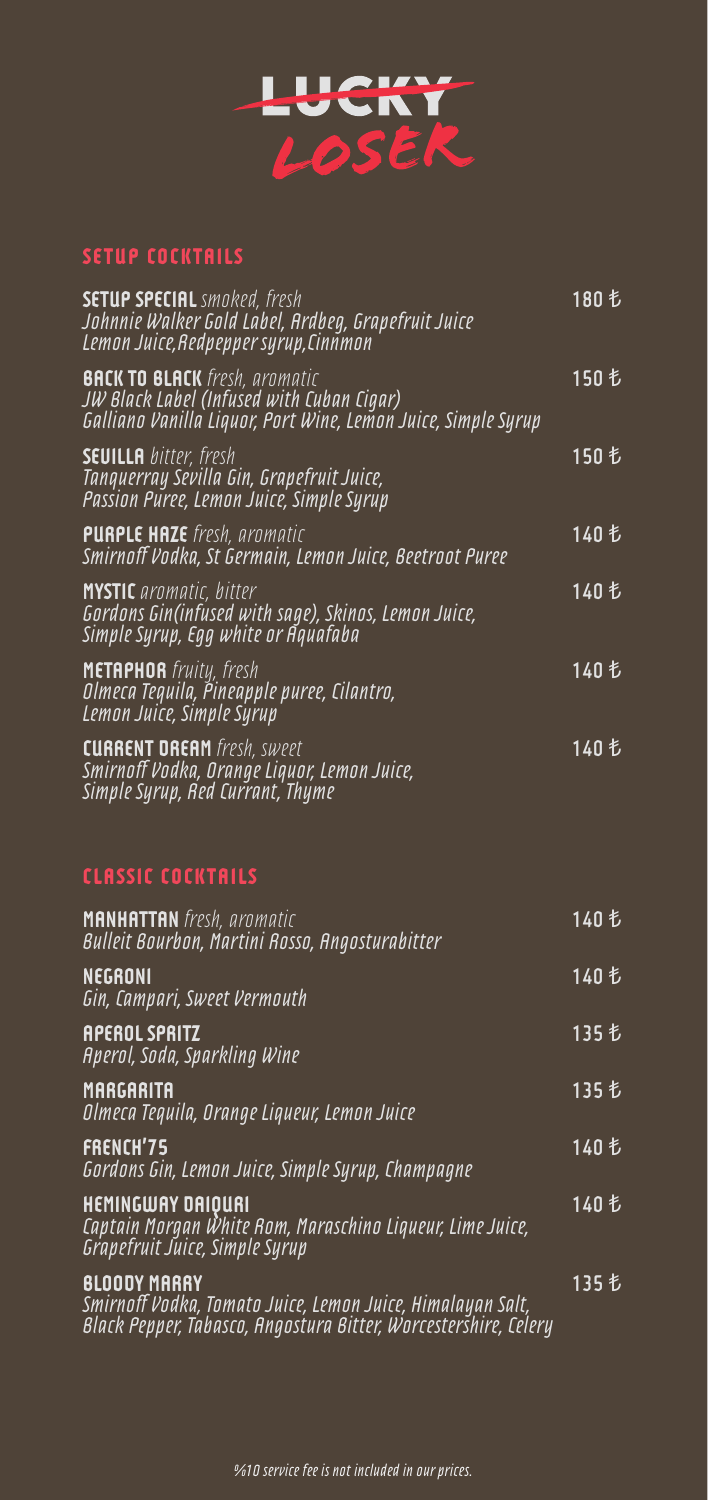

# **RED WINES**

| Versus Alpagut Oküzgözü                                             | 660 も       |
|---------------------------------------------------------------------|-------------|
| Versus Dedeçeşme Blend                                              | 660 も       |
| <b>Uersus Syrah-Uiognier</b>                                        | 660 も       |
| <b>Uersus Cabernet Franc</b>                                        | 660 も       |
| <b>Ruffino Chianti</b>                                              | 750 も       |
| Chateau Bel Air                                                     | 700 も       |
| Vintage Öküzgözü                                                    | 620 も       |
| Uintage Boğazkere                                                   | 620 も       |
| <b>Uintage Merlot</b>                                               | 620 も       |
| <b>Uintage Shiraz</b>                                               | 140/620 も   |
| Uintage Cabernet Sauvignon                                          | 620 乜       |
| <b>Echo Falls Merlot</b>                                            |             |
| <b>Echo Falls Cabernet Sauvignon</b>                                | 270 も       |
| <b>Amatore Rosso Verona</b>                                         | 320 も       |
| Buzbağ Rezerv                                                       | 450 乜       |
| <b>Primasole Primitivo</b>                                          | 240 も       |
| <b>Terra Cabernet Sauvignon-Merlot</b>                              | 601330も     |
| Terra Boğazkere                                                     | 330 も       |
| Terra Öküzgözü                                                      | 330 も       |
| Terra Öküzgözü-Boğazkere                                            | 330 も       |
| Terra Kalecik Karası                                                | 330 も       |
| <b>Terra Shiraz</b>                                                 | 330 も       |
| Leona Merlot-Kalecik Karası                                         | 260 も       |
| Leona Shiraz Öküzgözü                                               | 551260      |
| <b>Terre Allegre Sangiovese</b>                                     | 751360 乜    |
| <b>WHITE WINES</b>                                                  |             |
|                                                                     | 610 乜       |
| <b>Uersus Chardonnay-Uiognier</b><br><u>Uintage Sauvignon Blanc</u> | 130/560も    |
| <b>Uintage Chardonnay</b>                                           | 560 も       |
| <b>Uintage Narince</b>                                              | 560 も       |
| Echo Falls Chardonnay                                               | 270 も       |
| <b>Allure Crispy Chardonnay</b>                                     | 851420 乜    |
| <b>Allure Sauvignon Blanc</b>                                       | 851420 乜    |
| <b>Terra Narince</b>                                                | 330 も       |
| Terra Sauvignon Blanc-Chardonnay                                    | 330 も       |
| Ciclo Pinot Grigio                                                  | 801390も     |
| Leona Bloom                                                         | 280 も       |
| Leona Narince Chardonnay                                            | 571280 も    |
|                                                                     |             |
| <b>SPARKLING WINES</b>                                              |             |
| <b>Ruffino Prosecco</b>                                             | 1.100 も     |
| Camco D'oro                                                         | 150 / 850 も |
| Leona Bubble Frizzante                                              | 300 も       |
| <b>ROSE / BLUSH</b>                                                 |             |
| Vintage Öküzgözü Roze                                               | 550 乜       |
| Echo Falls White Zinfandel                                          | 270 も       |
| Allure Beyaz Kalecik Karası                                         | 85/430 も    |
| <b>Terra Kalecik Karası Roze</b>                                    | 601330も     |
| Leona Blush                                                         | 571280 も    |
| Cielo Pinot Grigio Blush                                            | 801390も     |
|                                                                     |             |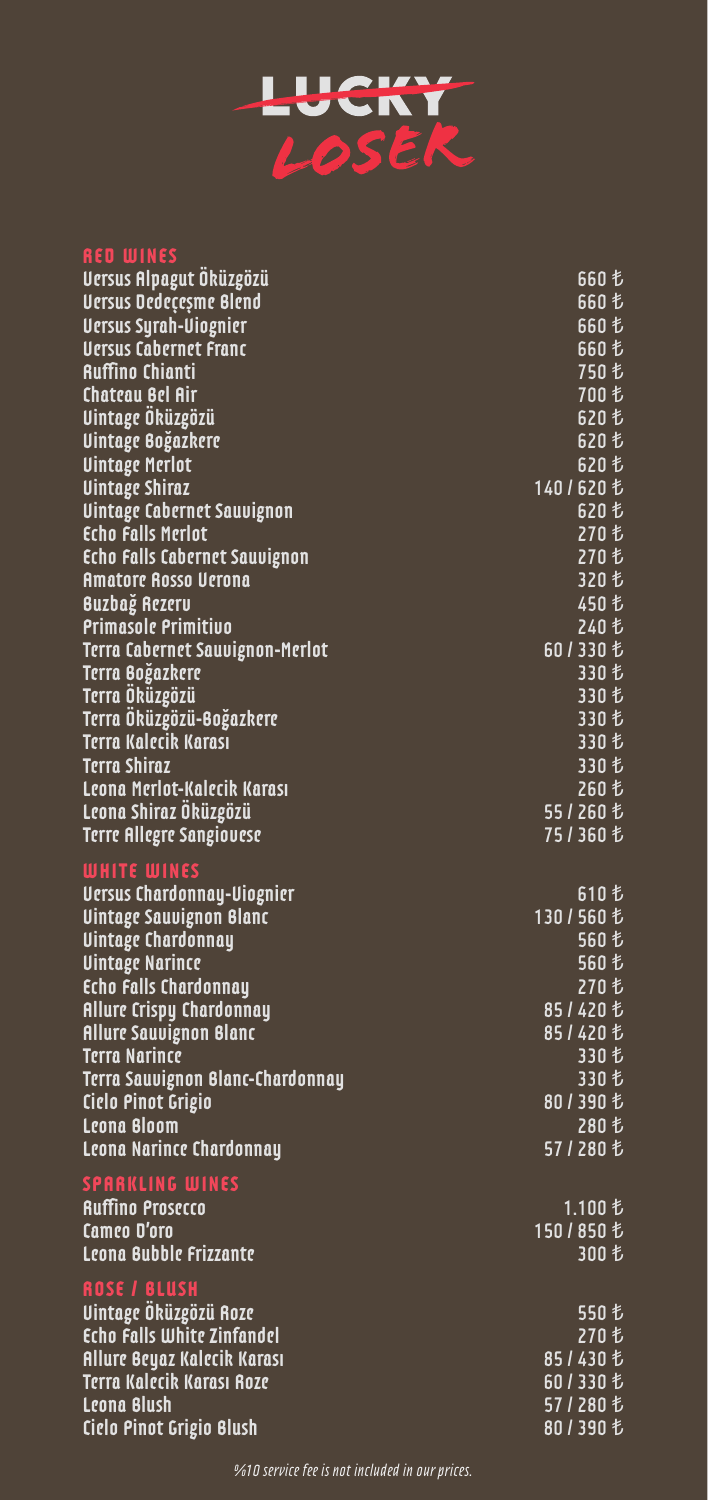

### **BEER**

| $E$ fes +1 33 $cl$<br><b>Bomonti Filtresiz ipa</b><br>$E$ fes +1 50 $cl$<br>Efes Özel Seri<br>Miller<br><b>Glutensiz Bira</b> | 55 も<br>55 乜<br>60 乜<br>60 乜<br>60 も<br>65 乜                         | <b>Bud</b><br>Corona<br>Hoegaarden<br>Erdinger<br><b>Duvel</b>                                                         | 60 乜<br>90 乜<br>90 も<br>90 も<br>125 も                       |
|-------------------------------------------------------------------------------------------------------------------------------|----------------------------------------------------------------------|------------------------------------------------------------------------------------------------------------------------|-------------------------------------------------------------|
| LIQUEUR                                                                                                                       |                                                                      |                                                                                                                        |                                                             |
| <b>Archers</b><br><b>Baileys</b><br><b>Safari</b><br>Cointreau<br>Kahlua<br>Ameretto<br><b>Cadinal Melon</b><br>Campari       | 110 も<br>110 も<br>110 も<br>110 も<br>110 も<br>110 も<br>110 も<br>110 も | Sambuca<br>Jagermeister<br><b>Malibu</b><br><b>Martini Rosso</b><br>Southhern Comfort<br>Martini Dry<br>Martini Bianco | 110 も<br>110 も<br>110 も<br>110 も<br>110 も<br>110 も<br>110 も |

## **WHISKEY**

| <b>J&amp;B</b>           | 125   | Dimple Golden Selection 130 も |       |
|--------------------------|-------|-------------------------------|-------|
| J.W. Red Label           | 125 も | Singleton                     | 130 も |
| J.W. Black Label         | 130 も | Cardhu                        | 125 艺 |
| <b>J.W. Double Black</b> | 135 も | <b>Oban</b>                   | 180 も |
| J.W. Gold Label          | 140 も | <b>Talisker</b>               | 175 も |
| J.W. Green Label         | 145 も | Lagavulin                     | 220 艺 |
| $J.W.$ 18                | 150 も | <b>Bulleit Bourbon</b>        | 160 も |

## **VODKA**

| Smirnoff Red                |        | Stolichnaya Elit | 130 も |
|-----------------------------|--------|------------------|-------|
| <b>Smirnoff Green Apple</b> | 120  七 | <b>Ketel One</b> | 140 も |
| Smirnoff North              | 120  七 | Grey Goose       | 180 も |
| Smirnoff Espresso           |        | <b>Beluedere</b> | 180 も |

# **GIN**

| <b>Gordon's Dry</b>  | <b>Tangueray Dry</b>   |  |
|----------------------|------------------------|--|
| <b>Gordon's Pink</b> | Tanqueray Sevilla      |  |
| Hendrick's           | <b>Tangueray No.10</b> |  |

# **ROM - TEQUILA**

| Zacapa 23 rom    | 160  七 | Captain Morgan White $120 \text{ } \ell$ |  |
|------------------|--------|------------------------------------------|--|
| Don Julio Blanco |        | Captain Morgan Gold                      |  |